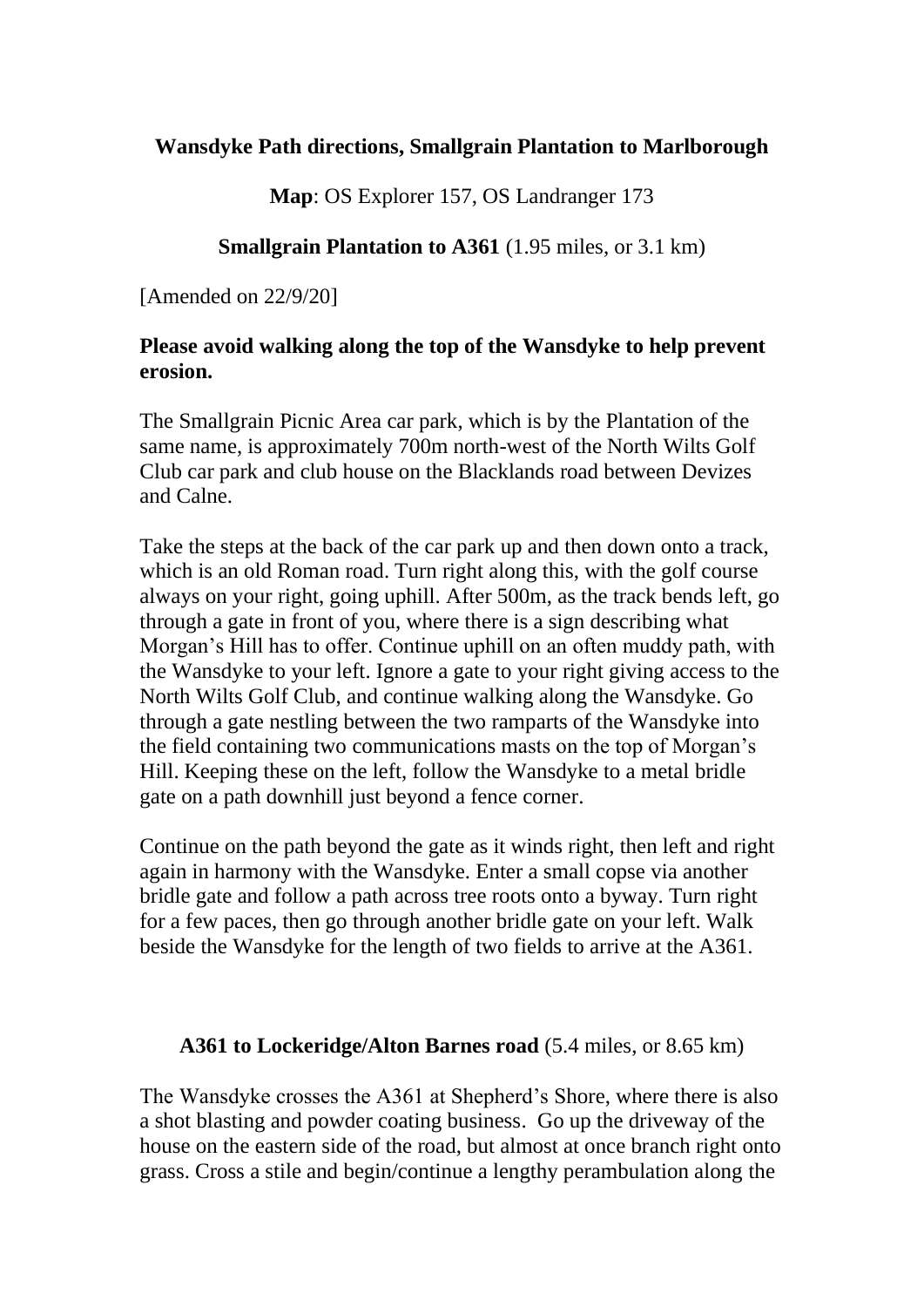Wansdyke. **Try not to walk along the top of the Wansdyke where possible to help prevent erosion**. In the course of doing so, cross several farm tracks, at each of which you negotiate a stile or metal kissing gate on each side of the track. After 1.2 miles (1.9 km) arrive at two barns; pass to the left of the first one, then go right and left over the (often extremely muddy) track leading to it to resume the path along the Wansdyke beside the second one.

After 2.4 miles (3.8 km), after a moderate ascent, arrive at a stony track leading to Manor Farm (per notice on gate on right). Go left after this gate, then immediately right along another stony track parallel to the Wansdyke for 100m, then branch right along a grassy track for 20m to arrive at a gate festooned with waymarks. On the other side of the gate, turn left and continue your progress along the Wansdyke. There are superb views on both sides along this stretch.

Just over a mile (1.6 km) from the barn, having passed through two more gates en route and after a moderate ascent, arrive at a stony track leading to Manor Farm (per notice on gate on right). The official route continues beside the Wansdyke and is accessed via a bridle gate opposite, but is often too overgrown to follow. If this is the case, turn left and almost immediately right along another stony track parallel to the Wandsdyke for 100m, then branch right through a field gate along a track for 20m to arrive at another gate. Turn left on the other side and continue your progress along the Wansdyke. There are superb views on both sides along this stretch, which lasts for approx. one mile (1.6 km)

Finally, leave the Wansdyke by going through a gate and turning left onto a track. Immediately arrive at a junction of tracks. Take the right-hand track going uphill. Opposite a gate on your right with an information board next to it about the Pewsey Downs Nature Reserve, cross a stile on your left back onto the Wansdyke. (At this point you leave both the White Horse Trail and Mid Wilts Way). You will soon arrive at an obvious and quite steep break in the Wansdyke. Pass through a farm gate to your left onto a track, and turn right up it for 10m or so to arrive back at the Wansdyke.

Here there is a choice of two routes: you can either walk along the top of the Wansdyke, now on your left, or along the sides of two fields beside it, which is preferred. The gates out of the second one take you into a track with a fence on your right, at which point the two routes converge. Proceed down the track, then turn half right away from the Wansdyke onto another deeply rutted track. Cross the stile on the other side of the track which it joins after 40m or so. Continue in the same direction on a grassy track in the field beyond, aiming for a large beech tree which appears to be in its centre. Go downhill, first gradually and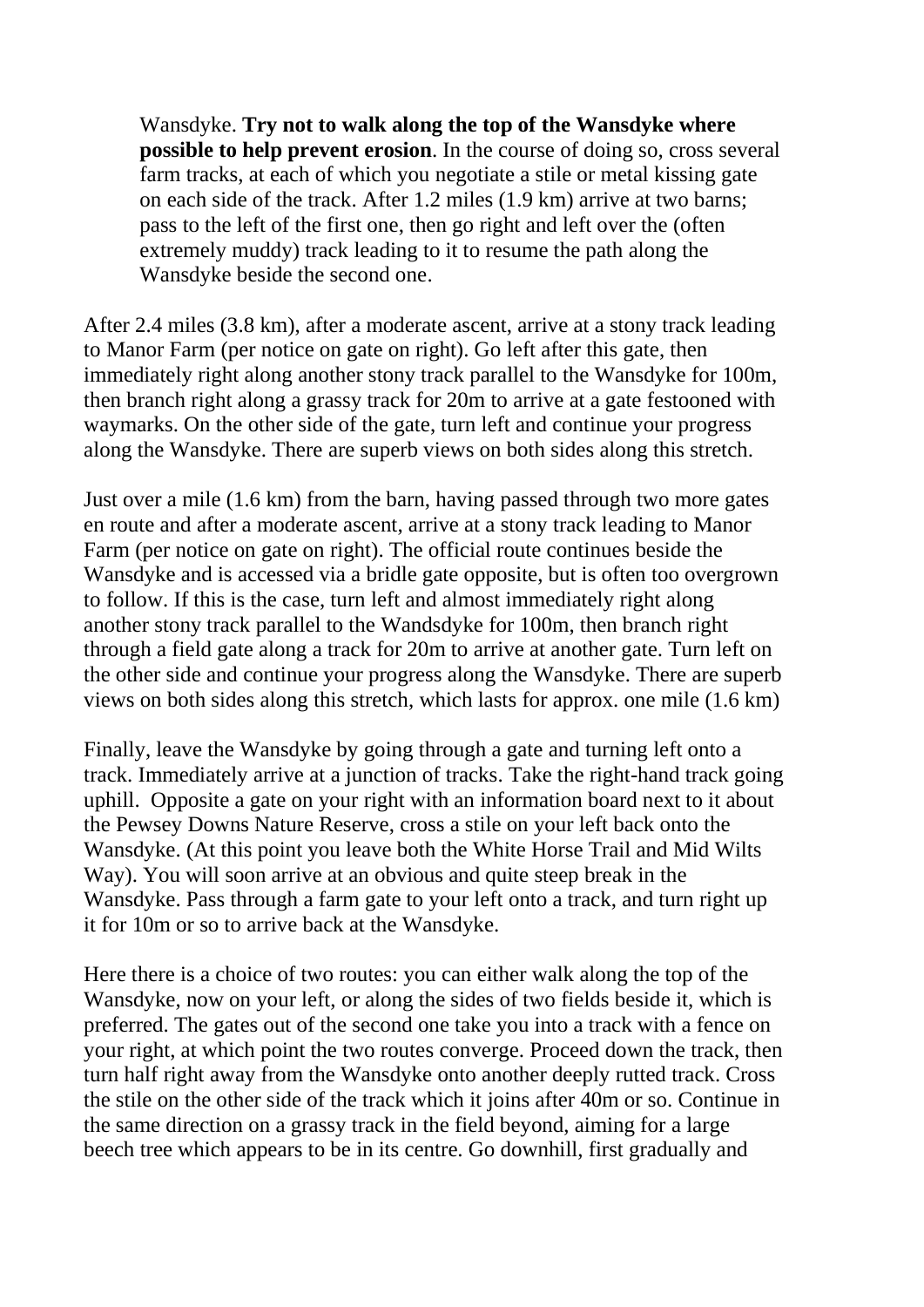then more steeply, to discover that the tree is at a fence corner on your left. At the end of this fence you will arrive at the Lockeridge to Alton Barnes road.

### **Lockeridge/Alton Barnes road to Marlborough** (5.8 miles, or 9.3 km)

Enter the field to the east of the road through the gate provided and follow the fence on your left to the top of the field past four Sarsen stones in the top corner. Go through the small metal gate beyond these onto a path with fence to right and strip of woodland to left. [Regrettably, this path often becomes impassable due to vegetation in the early summer, before Wiltshire Council has had a chance to clear it; to continue your walk in this situation the only option is to make your way into the field next to the path, and exit from it when you reach the line of trees coming in from the right]. Where a line of trees comes in from the right, turn left into a field and walk along its left hand edge. (The field on the left contains the site of the medieval village of Shaw, but there are now no visible remains of this).

Cross the stile in the far corner. [As the stile is at present broken, as an alternative cross into the field on the left approx. 50m before the stile, ignoring the three obvious gaps in the hedge/undergrowth before this, the first of which is by two Sarsen stones, and proceed in the same direction to the stile. Please note that this is not an official right of way.] Go half left through a break in the hedge/line of trees to arrive at another stile by Shaw Copse. Cross this and walk along the edge of the field with the Copse on your right, then turn right over the stile at the end into a long field. Go down to the bottom of the hollow and up the other side, with the hedge to your left. At the top, just before a splendidly solitary wooden farm gate, turn left through a spinney and enter West Woods by a stile.

Follow the path to the left of the Wansdyke, which gradually becomes a trench (you may have to walk on the bank to the left of the trench in various places to avoid fallen trees), to exit onto the White Horse Trail (WHT) through the remains of a wooden gate. Turn left for 10 yards, then right onto a broad track on the perimeter of the West Woods, going steadily uphill at first. After almost  $\frac{1}{2}$  mile (0.8 km), where the track bends to the right, branch left off it, leaving the WHT, with the Wansdyke on your left. It can be extremely muddy along this section. Eventually cross the Wansdyke on a cross track and continue in the same direction, with the Wansdyke now on your right. Almost a mile (1.6 km) after rejoining the Wansdyke you arrive at a T junction of tracks and a sign confirming that you have just been walking on the "Easy-access trail". Turn right here. The path soon bends right by a low, waymarked post. Take the first